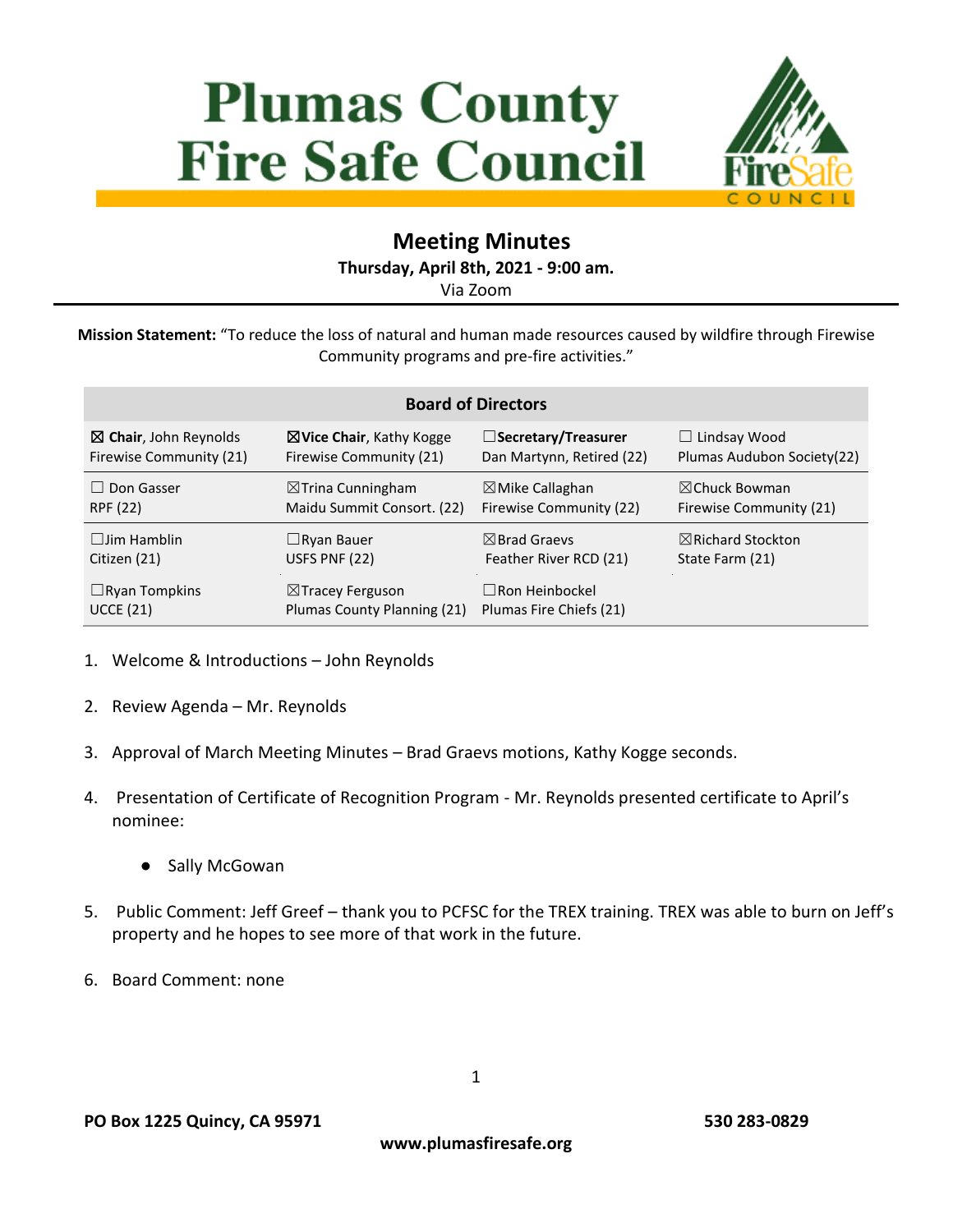#### **New Business**

TREX slide show (available online https://www.plumasfiresafe.org/mins-2021.html)

### **Old Business**

## **Updates**

- **CAL FIRE:** absent, Chris Christopherson has transferred to Modoc County. Mark Rotlisberger has replaced him.
- **Feather River RCD**: Mike Hall Four pending fuels reduction grants currently. One is proposal is to PG&E to treat county lands on Radio Hill. Two SNC grants for Round Valley and Canyon Dam area. One more SNC grant for Plumas Pines. One CAL FIRE Forest Health grant that will cover 1,500 acres in Indian Valley.

Katie Reidy – NRCS gave FRRCD funding for those effected by the North Complex fire. Will be conducting a needs assessment for landowners.

Brad Graevs – if there are landowners who are seeking assistance, please contact Katie Reidy. Thinning on the 89 corridor near Canyon Dam has begun.

- **Feather River Stewardship Coalition**: Ms. Hepner FRSC will be doing a North Complex tour on the 21<sup>st</sup>. Will be looking at private and public impacted lands. FRSC will be scheduling a meeting soon.
- **Firewise Communities**: Indian Falls and Crescent Mills will be doing a joint assessment on April 12th . The assessment will be the first step in receiving their Firewise designation. On April 14th the Firewise Leads will be hearing from various organizations at the Firewise Annual Meeting. If you would like to attend, the link can be shared.
- **Timber:** not present
- **Insurance:** Richard Stockton There has been a moratorium on insurance cancelations since December. New Legislation to come. Quincy Firewise includes all inside the Quincy Fire Protection District. April 13th Quincy Firewise kick-off from 4-5pm at Rotary Pavilion in Pioneer Park. Quincy Firewise is on Facebook, please follow the page to stay up to date on news. Mike Flanigan as done a radio announcement regarding Quincy Firewise, you can find it on Plumas News.
- **Utilities:** not present
- **NRCS**: Mr. Graevs Announced that the new District Conservationist will start on Monday.
- **NSAQMD**: not present
- **Audubon Society:** Lindsay Wood no update
- **Plumas Fire Chiefs Association:** not present
- **Office of Emergency Services:** not present
- **Plumas County Planning Department**: Tracey Ferguson checking with OES on filling open position. Looking to apply for grants from CAL FIRE for Hazard Mitigation Planning. Plumas County was identified as a community in need of Hazard Mitigation Planning, more to come on this. Potential Cal OES funding.

Ms. Hepner asked if there is a way in which the mitigation actions in the Local Hazard Mitigation Plan are being prioritized for funding.

Ms. Ferguson – no priorities are currently set. PCFSC needs can be prioritized if need be.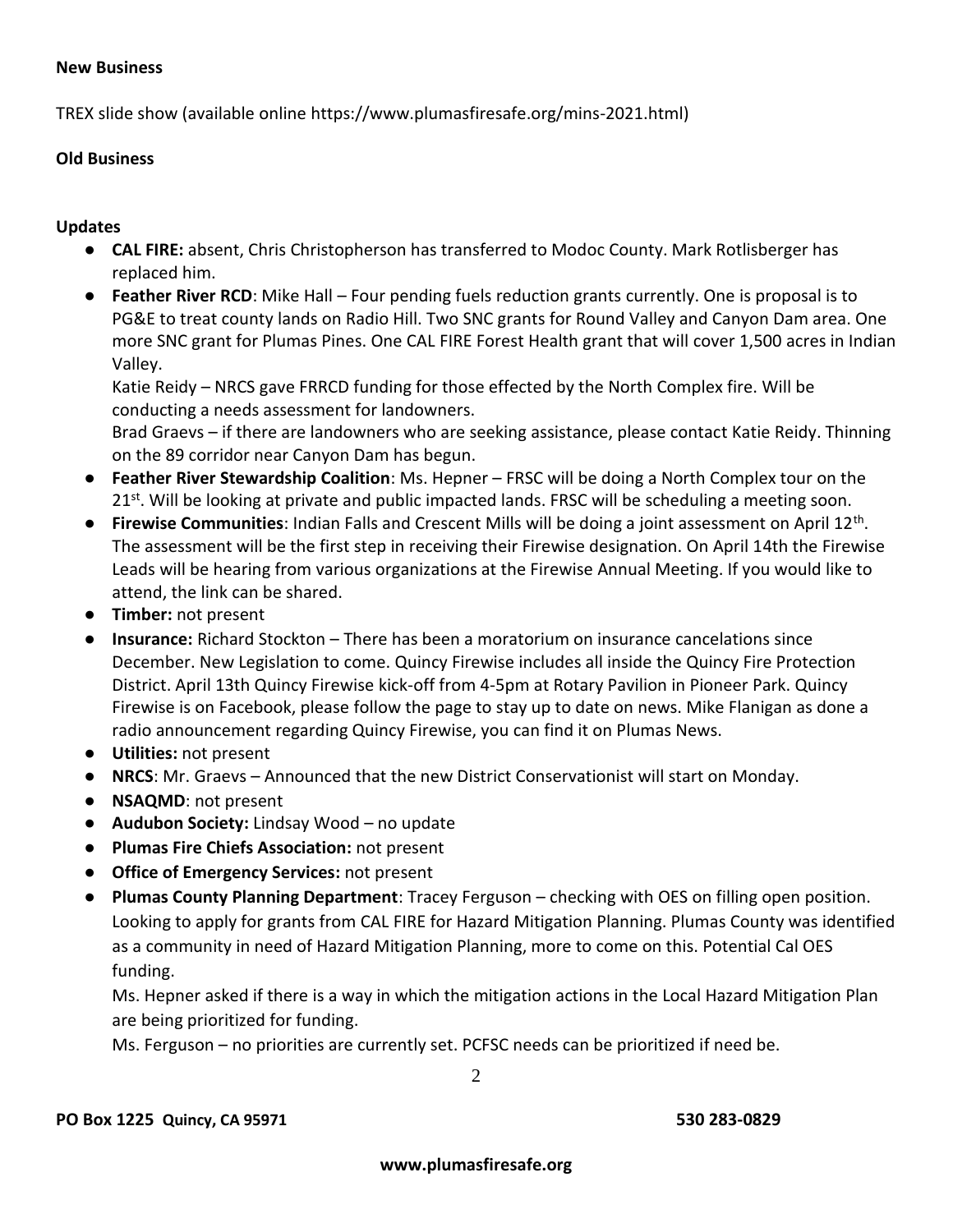- Plumas Underburn Cooperative: Mr. Graevs besides TREX there are still burns planned, Matt West will be sending out information soon. Underburn Cooperative members are encouraged to attend burns. More funding has been secured for Matt West's position and he will continue to coordinate PUC's burning activities.
- **Tree Mortality Update**: Mike Callahan no overflight photos from last fall, there will be no way to compare tree mortality from last year. Water is a major concern this year. Normal amount of young dead cedars this year, nothing to be concerned about at this point.
- **Tribal:** not present
- **UC Cooperative Extension:** Mr. Graevs Wildfire Preparedness Event on May 15th 10am-2pm.
- **USFS:** Dave Kinateder keep an eye on Mapes and Long Valley. Burning happening in Lee Summit. Burning in Moonlight fire footprint. Working with Firestorm and burned between 7,000-8,000 acres of piles. Lots of activity and pile building out in the Butterfly Valley area. Putting money towards Biomass Projects in Loyalton. Working with FRC to develop HFR project.

Joe Smailes asked if there will be salvage logging on the Claremont Fire footprint? Mr. Kinateder responded yes.

John Reynolds - Mapes project was going out for contracts this spring. Is that on track? Mr. Kinateder said contracts were pushed back until next year. Pushing for funding.

- 1. Status of Current Grants
	- **Senior/Disabled Defensible Space**: Mike McCourt back in the office. 65 people signed up with 40 more contacted. There will be a list of people we can submit to contractors in about a week.
	- **Chipping:** Gary Parque looking at a busy summer for chipping.

Mr. Callaghan asked if chipping sign-ups gone exclusively online. Mr. Parque and Ms. Hepner responded that the online form is preferred but that paper applications will be entered into the online form if received. Mr. Callaghan followed to ask if it is still possible to see who has singed up. Ms. Hepner said that, yes, that information can be shared. Mr. Callaghan asked that a field be created in the online form for the community name. Ms. Hepner explained that the software is spatially based and that it will be convenient to determine community with the new system.

Mr. Reynolds asked if the new software recognizes lot numbers. Ms. Hepner said no, an address is required.

Tony Taylor clarified that each individual property owner needs to sign up to receive treatment.

Ms. Hepner added that residents can sign up for chipping as late as the Friday before the scheduled week of chipping. However, it is on a first come first severed basis and late sign-ups may end up on the waitlist.

**HFR Project Schedule:** Ms. Hepner – Additional acres added to the Butterfly project have been contracted. Lakes Basin operator prospectus is drafted. Little Grass Valley work is partially done and will start again when snow is melted. Greenhorn and Plumas Disadvantaged Communities have been contracted. American Valley East is in progress and mastication is happening now.

3